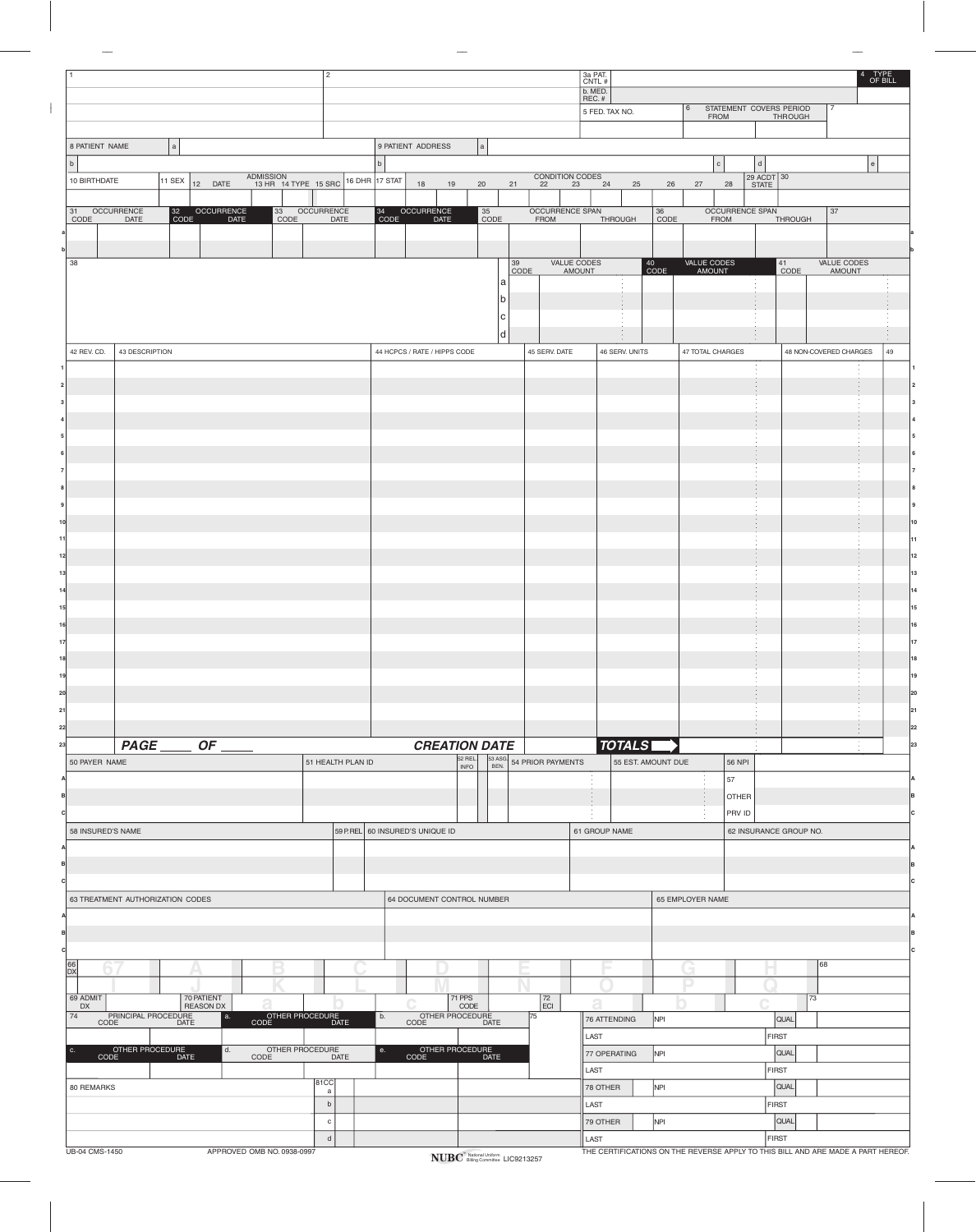**UB-04 NOTICE: THE SUBMITTER OF THIS FORM UNDERSTANDS THAT MISREPRESENTATION OR FALSIFICATION OF ESSENTIAL INFORMATION AS REQUESTED BY THIS FORM, MAY SERVE AS THE BASIS FOR CIVIL MONETARTY PENALTIES AND ASSESSMENTS AND MAY UPON CONVICTION INCLUDE FINES AND/OR IMPRISONMENT UNDER FEDERAL AND/OR STATE LAW(S).** 

Submission of this claim constitutes certification that the billing information as shown on the face hereof is true, accurate and complete. That the submitter did not knowingly or recklessly disregard or misrepresent or conceal material facts. The following certifications or verifications apply where pertinent to this Bill:

- 1. If third party benefits are indicated, the appropriate assignments by the insured /beneficiary and signature of the patient or parent or a legal guardian covering authorization to release information are on file. Determinations as to the release of medical and financial information should be guided by the patient or the patient's legal representative.
- 2. If patient occupied a private room or required private nursing for medical necessity, any required certifications are on file.
- 3. Physician's certifications and re-certifications, if required by contract or Federal regulations, are on file.
- 4. For Religious Non-Medical facilities, verifications and if necessary recertifications of the patient's need for services are on file.
- 5. Signature of patient or his representative on certifications, authorization to release information, and payment request, as required by Federal Law and Regulations (42 USC 1935f, 42 CFR 424.36, 10 USC 1071 through 1086, 32 CFR 199) and any other applicable contract regulations, is on file.
- 6. The provider of care submitter acknowledges that the bill is in conformance with the Civil Rights Act of 1964 as amended. Records adequately describing services will be maintained and necessary information will be furnished to such governmental agencies as required by applicable law.
- 7. For Medicare Purposes: If the patient has indicated that other health insurance or a state medical assistance agency will pay part of his/her medical expenses and he/she wants information about his/her claim released to them upon request, necessary authorization is on file. The patient's signature on the provider's request to bill Medicare medical and non-medical information, including employment status, and whether the person has employer group health insurance which is responsible to pay for the services for which this Medicare claim is made.
- 8. For Medicaid purposes: The submitter understands that because payment and satisfaction of this claim will be from Federal and State funds, any false statements, documents, or concealment of a material fact are subject to prosecution under applicable Federal or State Laws.
- 9. For TRICARE Purposes:
	- (a) The information on the face of this claim is true, accurate and complete to the best of the submitter's knowledge and belief, and services were medically necessary and appropriate for the health of the patient;
- (b) The patient has represented that by a reported residential address outside a military medical treatment facility catchment area he or she does not live within the catchment area of a U.S. military medical treatment facility, or if the patient resides within a catchment area of such a facility, a copy of Non-Availability Statement (DD Form 1251) is on file, or the physician has certified to a medical emergency in any instance where a copy of a Non-Availability Statement is not on file;
- (c) The patient or the patient's parent or guardian has responded directly to the provider's request to identify all health insurance coverage, and that all such coverage is identified on the face of the claim except that coverage which is exclusively supplemental payments to TRICARE-determined benefits;
- (d) The amount billed to TRICARE has been billed after all such coverage have been billed and paid excluding Medicaid, and the amount billed to TRICARE is that remaining claimed against TRICARE benefits;
- (e) The beneficiary's cost share has not been waived by consent or failure to exercise generally accepted billing and collection efforts; and,
- (f) Any hospital-based physician under contract, the cost of whose services are allocated in the charges included in this bill, is not an employee or member of the Uniformed Services. For purposes of this certification, an employee of the Uniformed Services is an employee, appointed in civil service (refer to 5 USC 2105), including part-time or intermittent employees, but excluding contract surgeons or other personal service contracts. Similarly, member of the Uniformed Services does not apply to reserve members of the Uniformed Services not on active duty.
- (g) Based on 42 United States Code 1395cc(a)(1)(j) all providers participating in Medicare must also participate in TRICARE for inpatient hospital services provided pursuant to admissions to hospitals occurring on or after January 1, 1987; and
- (h) If TRICARE benefits are to be paid in a participating status, the submitter of this claim agrees to submit this claim to the appropriate TRICARE claims processor. The provider of care submitter also agrees to accept the TRICARE determined reasonable charge as the total charge for the medical services or supplies listed on the claim form. The provider of care will accept the TRICARE-determined reasonable charge even if it is less than the billed amount, and also agrees to accept the amount paid by TRICARE combined with the cost-share amount and deductible amount, if any, paid by or on behalf of the patient as full payment for the listed medical services or supplies. The provider of care submitter will not attempt to collect from the patient (or his or her parent or guardian) amounts over the TRICARE determined reasonable charge. TRICARE will make any benefits payable directly to the provider of care, if the provider of care is a participating provider.

SEE http://www.nubc.org/ FOR MORE INFORMATION ON UB-04 DATA ELEMENT AND PRINTING SPECIFICATIONS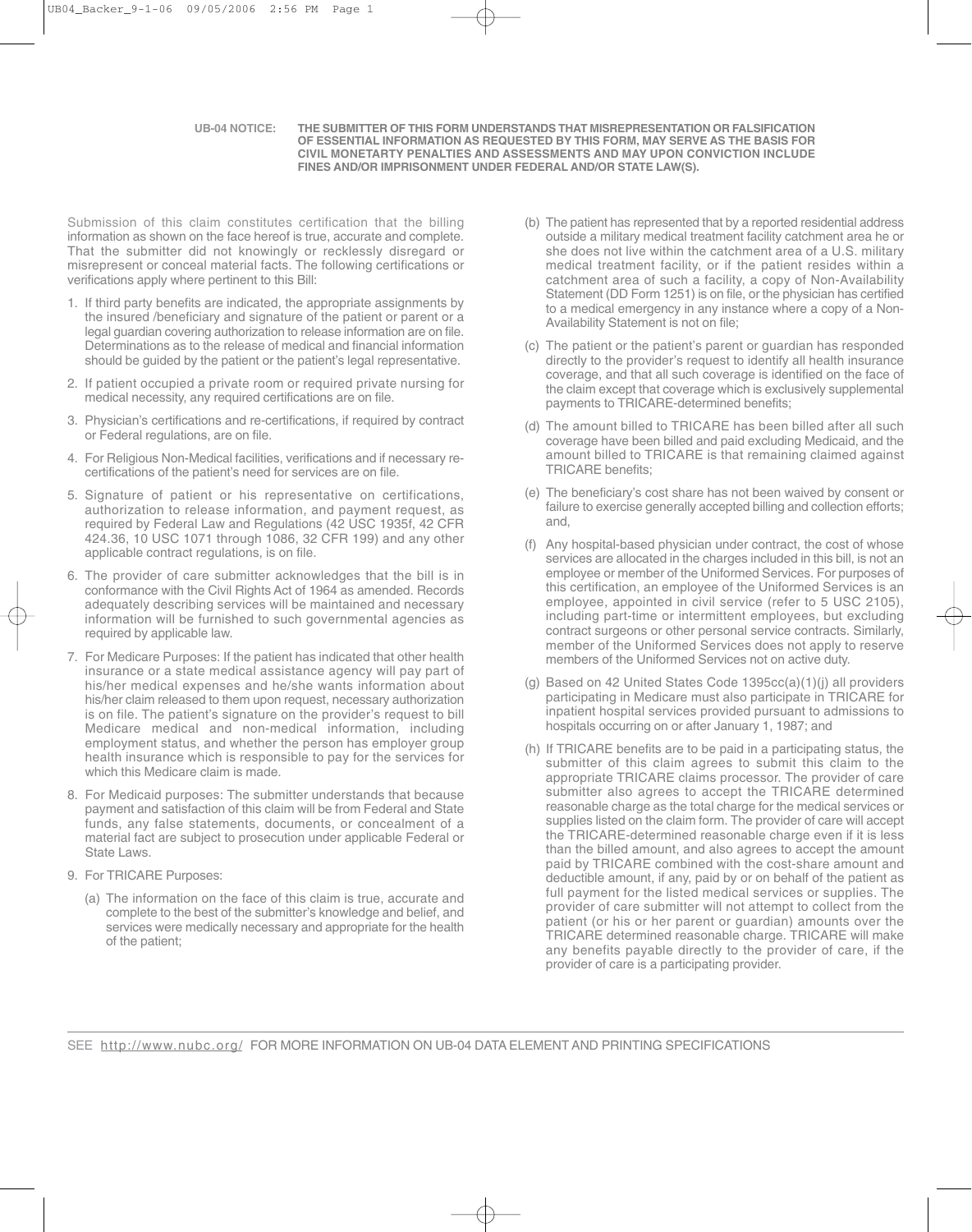#### **Supporting Statement – Part A**

#### **Supporting Regulations Contained in 42 CFR 424.5 for the Uniform Institutional Providers Form (CMS-1450 (UB-04); OMB-0938-0997)**

#### **A. Background**

All paper claims processed by Part A Medicare Administrative Contractors (MACs) must be submitted on the UB-04 CMS-1450 after May 23, 2007. Data fields in the X12 837 data set are consistent with the UB-04 CMS-1450 data set. The Centers for Medicare and Medicaid Services (CMS) is requesting an OMB extension of the currently approved collection for an additional three years.

#### **B. Justification**

#### 1. Need and Legal Basis

The basic authorities which allow providers of service to bill for services on behalf of the beneficiary are section 1812 (42 USC 1395d - http://www.gpo.gov/fdsys/granule/USCODE-2009 title42/USCODE-2009-title42-chap7-subchapXVIII-partA-sec1395d) (a) (1), (2), (3), (4) and 1833 (2) (B) of the Social Security Act). Also, section 1835 (42 USC 1395n) requires that payment for services furnished to an individual may be made to providers of services only when a written request for payment is filed in such form as the Secretary may prescribe by regulations. Section 42 CFR  $424.5(a)(5)$  requires providers of services to submit a claim for payment prior to any Medicare reimbursement. Charges billed are coded by revenue codes. The bill specifies diagnoses according to the International Classification of Diseases, Tenth Edition (ICD-10) code. Inpatient procedures are identified by ICD-10 codes, and outpatient procedures are described using the CMS Common Procedure Coding System (HCPCS). These are standard systems of identification for all major health insurance claims payers. Submission of information on the UB-04 CMS-1450 permits Medicare Part A MACs to receive consistent data for proper payment.

#### 2. Information Users

The UB-04 CMS-1450 is managed by the National Uniform Billing Committee (NUBC), sponsored by the American Hospital Association. Most payers are represented on this body, and the UB-04 is widely used in the industry. Medicare receives 99.97 percent of the Part A claims submitted by institutional providers electronically. Because of the number of small and rural providers who do not submit claims electronically, it is not possible to achieve total electronic submission at this time. Medicare Part A MACs use the information on the UB-04 CMS-1450 to determine whether to make Medicare payment for the services provided, the payment amount, and whether or not to apply deductibles to the claim. The same method is also used by other payers. CMS is also a secondary user of data. CMS uses the information to develop a database, which is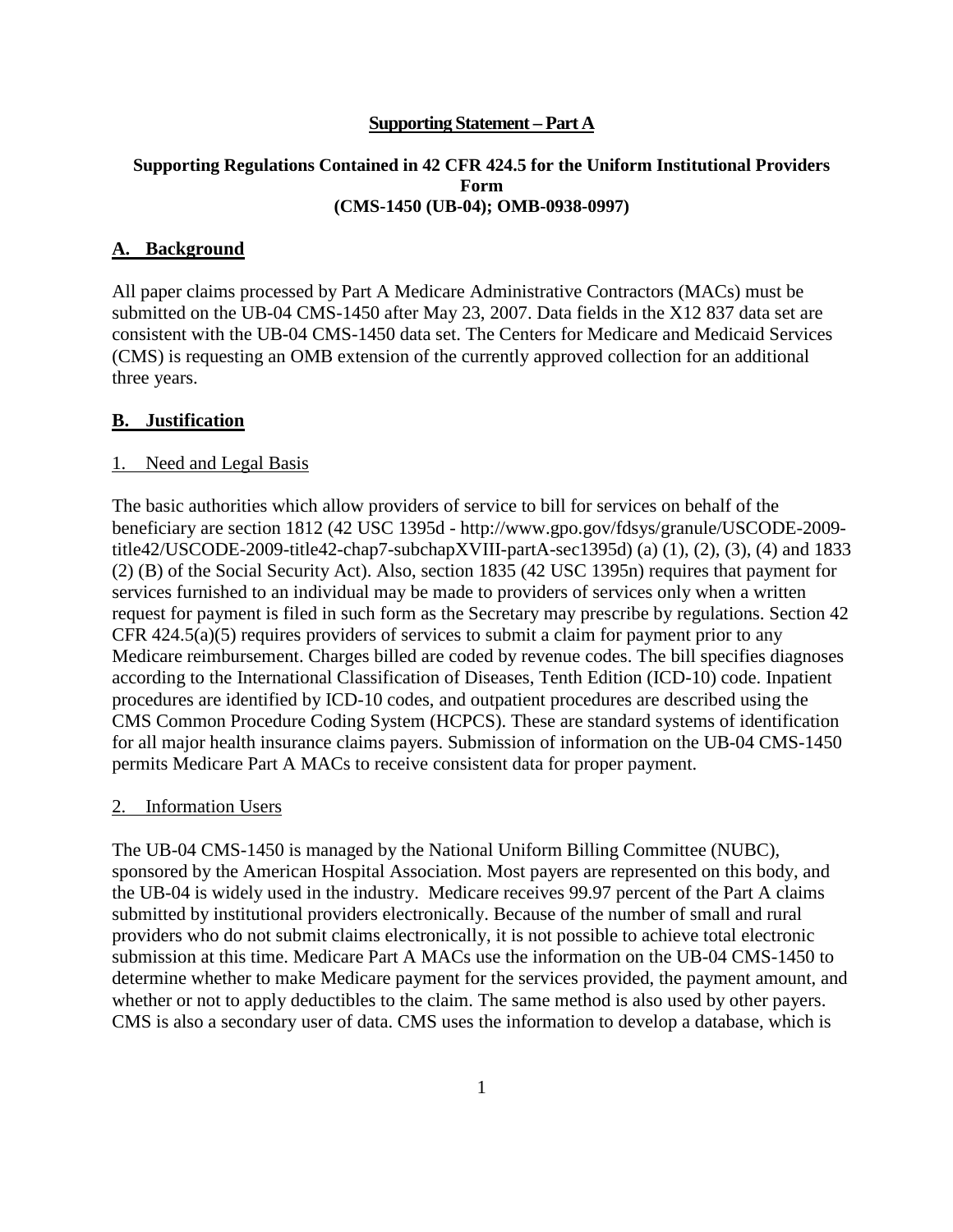used to update, and revise established payment schedules and other payment rates for covered services. CMS also uses the information to conduct studies and reports.

# 3. Use of Information Technology

Medicare receives over 99.97 percent of the claims submitted by institutional providers electronically. CMS only accepts electronic claims in the Accredited Standards Committee (ASC) Health Insurance Portability and Accountability Act (HIPAA) 837 format for institutional providers unless the provider meets CMS requirements to submit paper claims. With the uniform bill, we have been able to achieve a more uniform and a more automated bill processing system for Medicare institutional and providers. This form is consistent with the CMS electronic billing specifications, i.e., all coding data element specifications are identical. This has promoted and eased the conversion to electronic billing. Provider billing costs have decreased as a result of standardization of bill preparation, related training and other activities.

- Is this collection currently available for completion electronically? **Yes. Medicare receives over 99.97 percent of the claims submitted by institutional providers electronically.** 

- Does this collection require a signature from the respondent(s)? **No.**

- If CMS had the capability of accepting electronic signature(s), could this collection be made available electronically? **N/A.**

- If this collection is not currently electronic but will be made electronic in the future, please give a date (month & year) as to when this will be available electronically and explain why it cannot be done sooner. **N/A.**

- If this collection cannot be made electronic or if it is not cost beneficial to make it electronic, please explain. **N/A.**

# 4. Duplication of Efforts

Most hospitals participate in both Medicare and many other insurance programs and, without use of the UB-04 CMS-1450, would have to maintain distinct and duplicate billing systems to handle the billing form, and the diagnostic coding systems for the many programs. The purpose of the requirements in this package is to eliminate this duplication. There is no one form that can accommodate as much information as the UB-04 CMS-1450 does; nor is there another that can handle a variety of services the way the uniform bill does. The UB-04 CMS-1450 is managed by the National Uniform Billing Committee, a standard's body sponsored by the American Hospital Association.

# 5. Small Businesses

Burden can be minimized by providing training materials and by obtaining assistance from the uniform bill coordinator designated by each CMS regional office.

# 6. Less Frequent Collection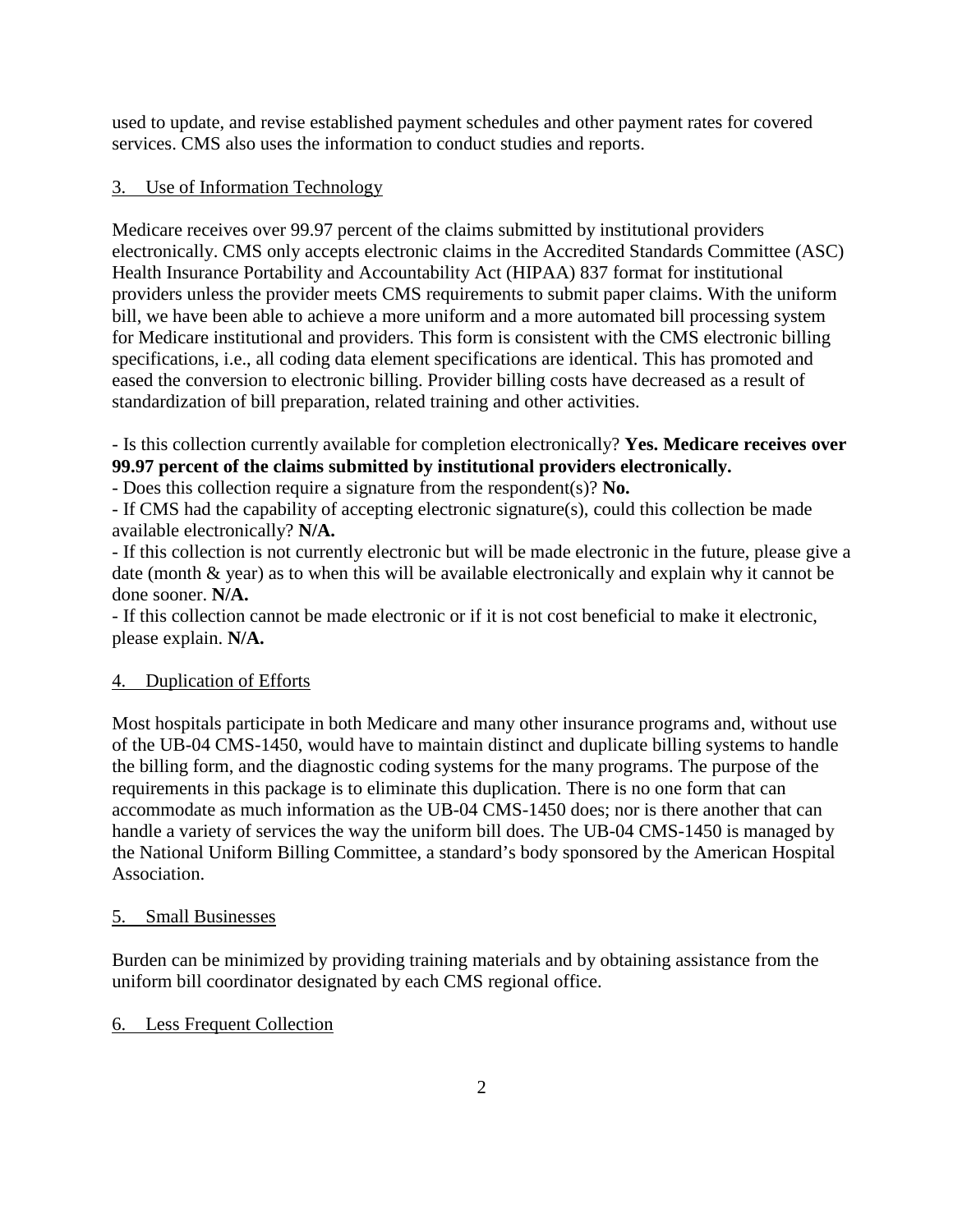There will always be a very small percentage of institutional providers that need to submit paper claims to Medicare for reimbursement of services rendered to patients who are covered under the Medicare Program. Therefore, the form must continue to be available for use. Form usage has declined significantly since the last collection.

## 7. Special Circumstances

There are no special circumstances.

## 8. Federal Register/Outside Consultation

The 60-day Federal Register Notice published in the Federal Register on 4/16/2019 (84 FR 15618).

The collection received zero comments during the comment period.

The 30-day Federal Register Notice published in the Federal Register on INSERT (84 FR INSERT).

#### 9. Payments/Gifts to Respondents

The UB-04 CMS-1450 must be used to receive payment for the provision of the institutional health care claims. The use of the form itself does not convey payments or gifts to respondents; many conditions must be met before payment can be made.

#### 10. Confidentiality

Privacy Act requirements have already been addressed under a Notice Systems of Record entitled "Intermediary Medicare Claims Record" system number 09-70-0503, DHHS/CMS/OIS. Note that OIS has been renamed to the Office of Information Technology (OIT).

#### 11. Sensitive Questions

No questions of a sensitive nature are asked.

#### 12. Burden Estimates (Hours & Wages)

To derive average costs, we used data from the U.S. Bureau of Labor Statistics' May 2017 National Occupational Employment and Wage Estimates for all salary estimates [\(www.bls.gov/oes/current/oes\\_nat.htm\)](http://www.bls.gov/oes/current/oes_nat.htm). In this regard, the following table presents the mean hourly wage, the cost of fringe benefits, and the adjusted hourly wage.

| <b>Occupation</b> |      |                                          | Occupation   Mean Hourly   Fringe Benefit   Adjusted Hourly Wage |
|-------------------|------|------------------------------------------|------------------------------------------------------------------|
| Title             | Code | $\vert$ Wage (\$/hour) $\vert$ (\$/hour) | $\int$ (\$/hour)                                                 |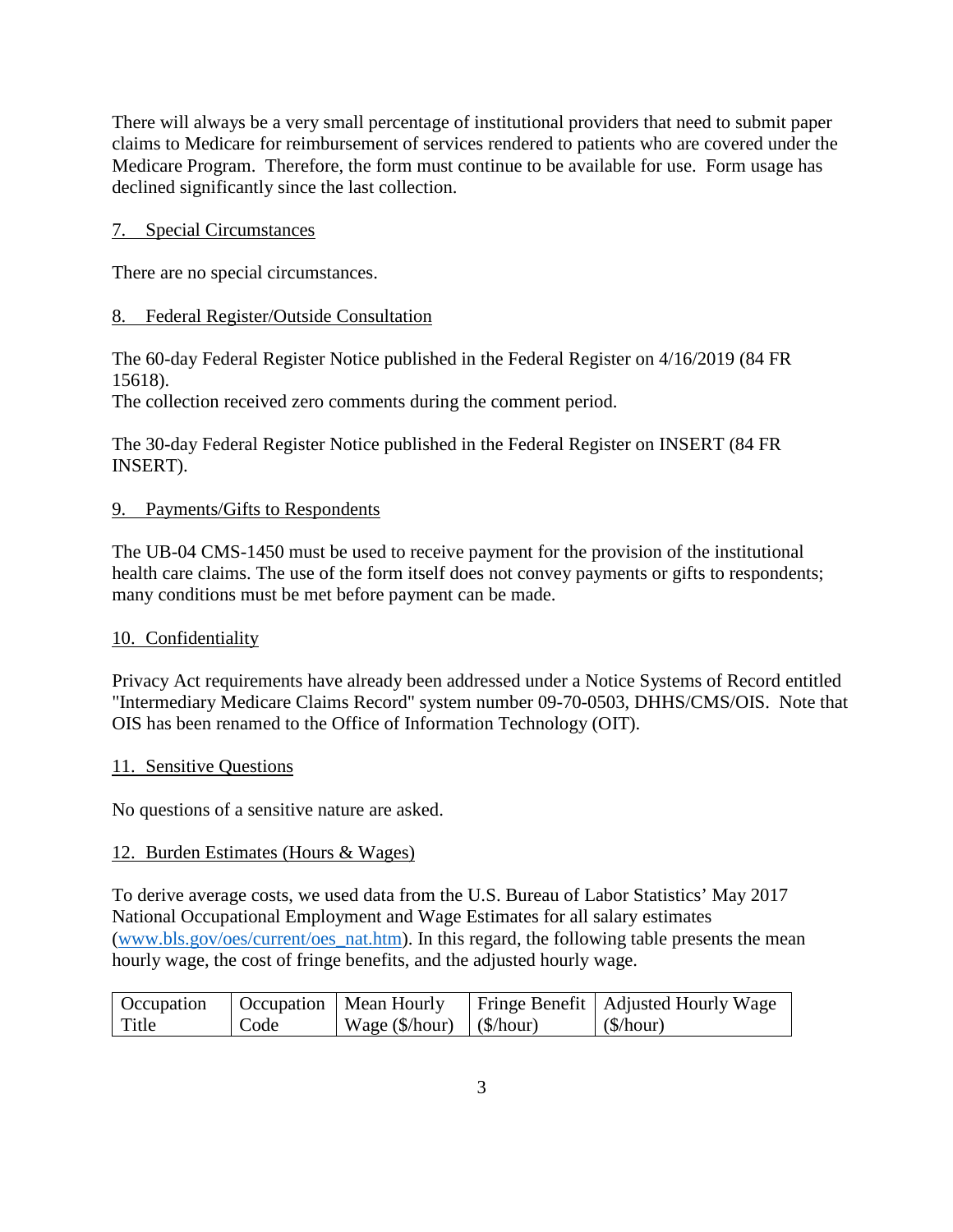| Office Clerks<br>43-9061<br>$\sqrt{16.69}$<br>\$16.69<br>٠D. |
|--------------------------------------------------------------|
|--------------------------------------------------------------|

Based on CMS's 2018 Contractor Reporting of Operational and Workload Data (CROWD) System' institutional claims' data, 214,595,906 of all Medicare institutional claims (99.97%) were billed electronically and 64,392 of all Medicare institutional claims (0.03%) were billed on paper. Estimate of burden results are as follows:

Processing 64,392 paper claims  $\omega$  9 minutes per paper claim = 9,659 hours Processing 214,595,906 electronic claims @ 0.5 minutes per paper claim = 1,788,299 hours

 9,659 Paper burden hours 1,788,299 Electronic burden hours

1,797,958 Total burden hours

For 2018, there were 64,392 paper claims per year totaling 9,659 annual hours per year @ \$16.69 per hour =  $$161,205.27$ . We have added fringe and overhead at 100% (\$33.38 x 9,659 hours) = \$322,410.54. We have added 100% of the mean hourly wage to account for fringe and overhead benefits.

#### 13. Capital Costs

There is no capital or operational costs associated with this collection.

## 14. Cost to Federal Government

The annual costs to the Federal government for the information collection activity include all aspects of the data collection function from the initial data entry to receipt/processing operations. The costs to the Federal Government for data collection can best be described as the total costs of processing the required billing information. Calculation of the precise costs for the data collection is not feasible for the purposes of the Paperwork Reduction Act without conducting a costly study. Therefore, aggregate costs have been developed taking into consideration programming, software, training, tapes, overhead costs, etc.

#### 15. Changes to Burden

The number of UB-04 CMS-1450 paper claims was greatly reduced and the number of electronic claims has increased. We have adjusted the burden accordingly.

#### 16. Publication/Tabulation Dates

The purpose of this data collection is payment to providers for Medicare services rendered. We do not employ statistical methods to collect this information, but rather all Medicare institutional providers generate this billing information subsequent to the delivery of services.